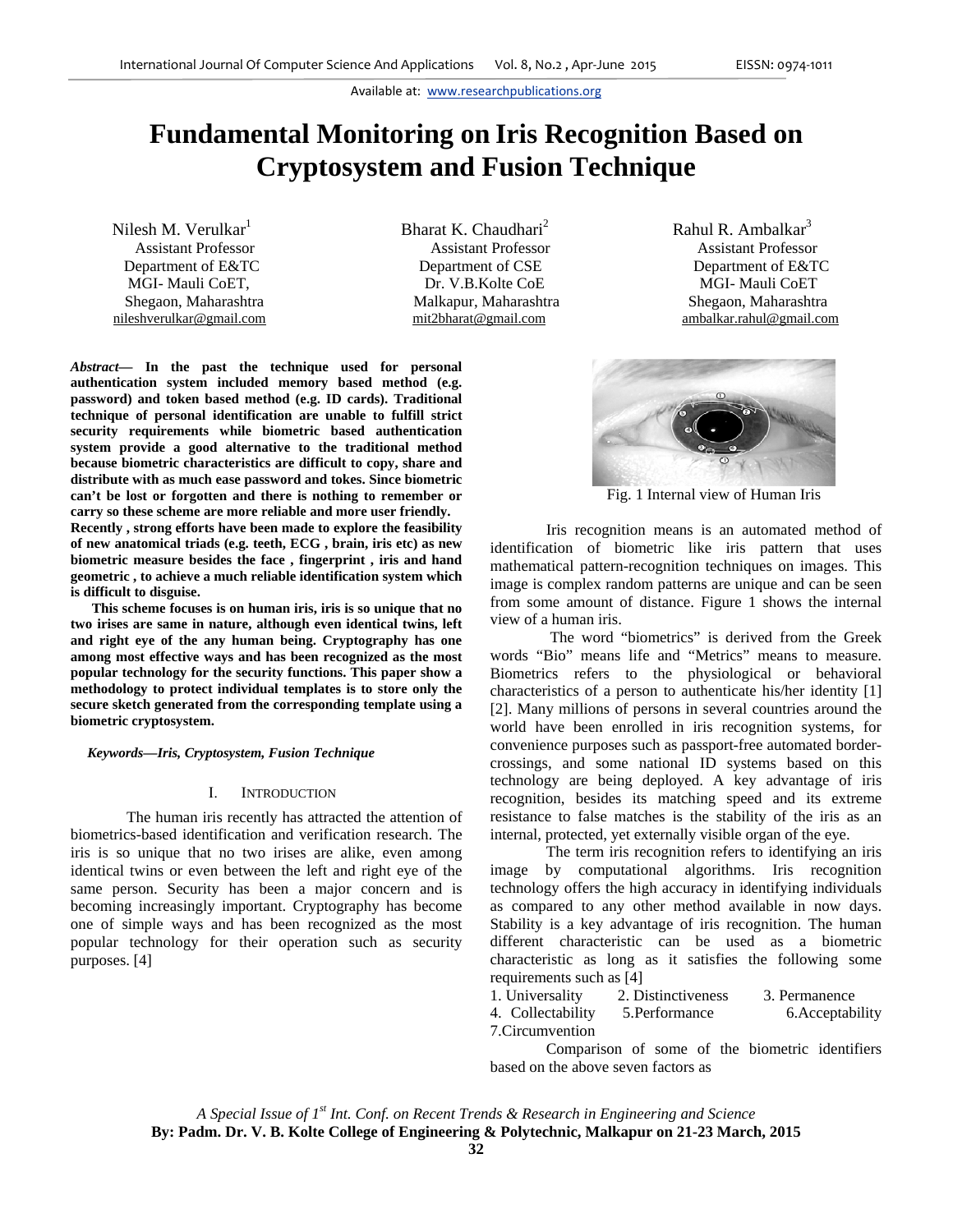

 In today's information technology world, security for systems is more important. The number of systems that have been compromised is ever increasing and authentication plays a major role as a first line of defence against intruders. The three main types of authentication technique as, as we know that passwords are notorious for being weak and easily crack able due to human nature. Cards and tokens can be presented by anyone and although the token or card is recognisable, there is no way of knowing if the person presenting the card is the actual owner. Biometrics, on the other hand, provides a secure method of authentication and identification, as they are difficult to replicate and steal.

 The paper is organized as follow; section 2 emphasizes on a review of background information and shows relevant work. Section 3 focuses the overall system development. It also introduces embedding algorithm, fusion module and biometric cryptosystem. Section 4 expresses categorization of template protection schemes based on cryptosystem. Section 5 shows several different levels of the identification process for fusion technique. The conclusion is given at the end in section 6.

## BACKGROUND INFORMATION

## *A. Biometrics*

An automated recognition of individuals based on their behavioural and biological characteristics referred as biometric. Physiological and behavioural biometric characteristics are acquired applying adequate sensors to form a biometric template. Figure 3 shows that classification of biometric.



Fig. 3 Types of biometric

Biometrics is the "best" method for the identification and authentication purpose. The uniqueness of biometric is an undeniable reality known by all. Biometric can be basically divided into two categories which are structural e.g. face, hand geometry, veins patterns, fingerprints, iris patterns, retina patterns, DNA and behavioral e.g. voice, signature, keystroke.

## *B. Cryptosystem*

 A mechanism which one can encode information content to an incomprehensible form and also recover the original content when required. It is well known that cryptography provides secrecy and authentication of data and ensures privacy in the communication by means of different cryptosystems.

## *C. Key management problem*

It is already known that the security of the standard cryptosystems relies on the assumption that both keys, the secret and the private keys, are unknown to anyone but the known to specific users. If the secret key or the private key is compromised, the security of the scheme is completely collapse [3].

## *D. Key bit length problem*

As the keys used are large (128–256 bits for symmetric cryptosystems and 1024–2048 for the asymmetric ones), it is impossible to be memorized. So, they are often stored in a password-protected place. As passwords can be easily stolen, forgotten or guessed using different attacks, it can be stated that a cryptosystem is as secure as it is the password used to store its secret key [3]. So ideally, the secure template should satisfy the following two properties: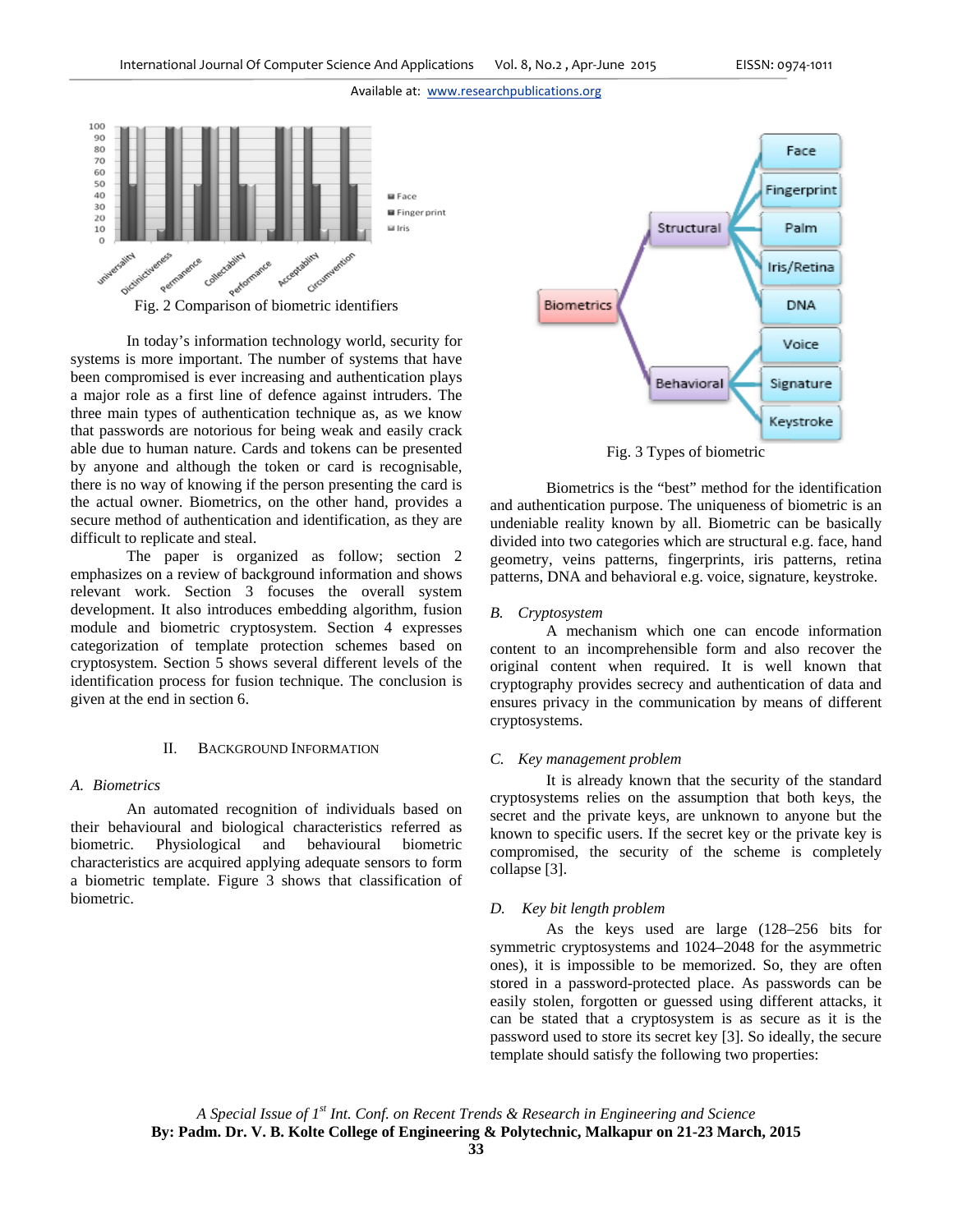- Non inevitability: given a secure template, it must be computationally difficult to find a biometric feature set that will match with the given template.
- Revocability: given two secure templates generated from the same biometric data, it must be computationally hard to identify that they are derived from the same data or obtain the original biometric data.

 While biometric cryptosystems generally tend to have stronger noninvertibility, template transformation schemes typically have better revocability [1]. Cryptography means secret writing. It forms the basis for many technological solutions in computer and communication systems. The original message to be encrypted is called plaintext and the encrypted message is called cipher text. In order to get the original data back decryption is done.

## *E. Image Fusion*

Image Fusion produces a single image by combining information from a set of images using pixel and feature or decision level techniques. The fused image contains greater information than the individual image sources. Fusion strategies can be divided into two main categories: premapping fusion means before the matching phase and postmapping fusion means after the matching phase [4].

## III. SYSTEM DEVELOPMENT

It proposes a feature-level fusion framework for biometric cryptosystems that consists of three basic modules:

- (i) Embedding algorithm ,
- (ii) Fusion module , and
- (iii) Biometric cryptosystem.



Fig. 4 biometric cryptosystem based on fusion module

The generic framework of the biometric cryptosystem is shown in above Figure 4. Suppose that we have a set of biometric feature representations, where represents the features corresponding to the biometric modality of a user, and represents the number of modalities, . The functionalities of the three modules are as follows:

Embedding Algorithm:

 The embedding algorithm transforms a biometric feature representation into a new feature representation, where, for all. The input representation can be a real-valued feature vector, a binary string, or a point-set. The output representation could be a binary string or a point-set that could be secured using fuzzy commitment or fuzzy vault, respectively.

Fusion Module:

 The fusion module combines a set of homogeneous biometric features  $Z = \{z1, z2, \ldots, zm\}$  to generate a fused biometric feature representation z. For pointset-based representations, one can use  $z = C_s(Z) = U_{m=1}^M z_m$ . In the case of binary strings, the fused feature vector can be obtained by simply concatenating the individual strings, i.e. z=  $C_b(Z) = \{z_1 z_2 \ldots z_M\}$ , Note that it is also possible to define more complex fusion schemes, where features could be selected based on criteria such as reliability and discriminability.

## Biometric Cryptosystem:

 During enrollment, the biometric cryptosystem generates a secure sketch yc using the fused feature vector z^E (obtained from the set of biometric templates  $X^E = \{x_1^E, x_2^E, \dots, x_M^E\}$  and a key, i.e.,  $y_c = f_c$  $(z^E, k_c)$ . During authentication, the biometric cryptosystem recovers kc from yc and z^a(obtained from the set of biometric queries  $X^A = \{x_1^A, x_2^A, \dots, x_M^A\}.$ 

 Fuzzy commitment is used if is a binary string, whereas a fuzzy vault is used if is a point-set. Each of the above three modules play a critical role in determining the matching performance and security of the multibiometric cryptosystem. The embedding algorithm should generate a compact representation that preserves the discriminability of the original biometric features. The fusion module should find the optimal trade-off between the discriminability and variability in the individual feature representations. The biometric cryptosystem should minimize the information leakage about the original biometric templates. Thus, optimizing each module is a challenging task in itself and is beyond the scope of this work.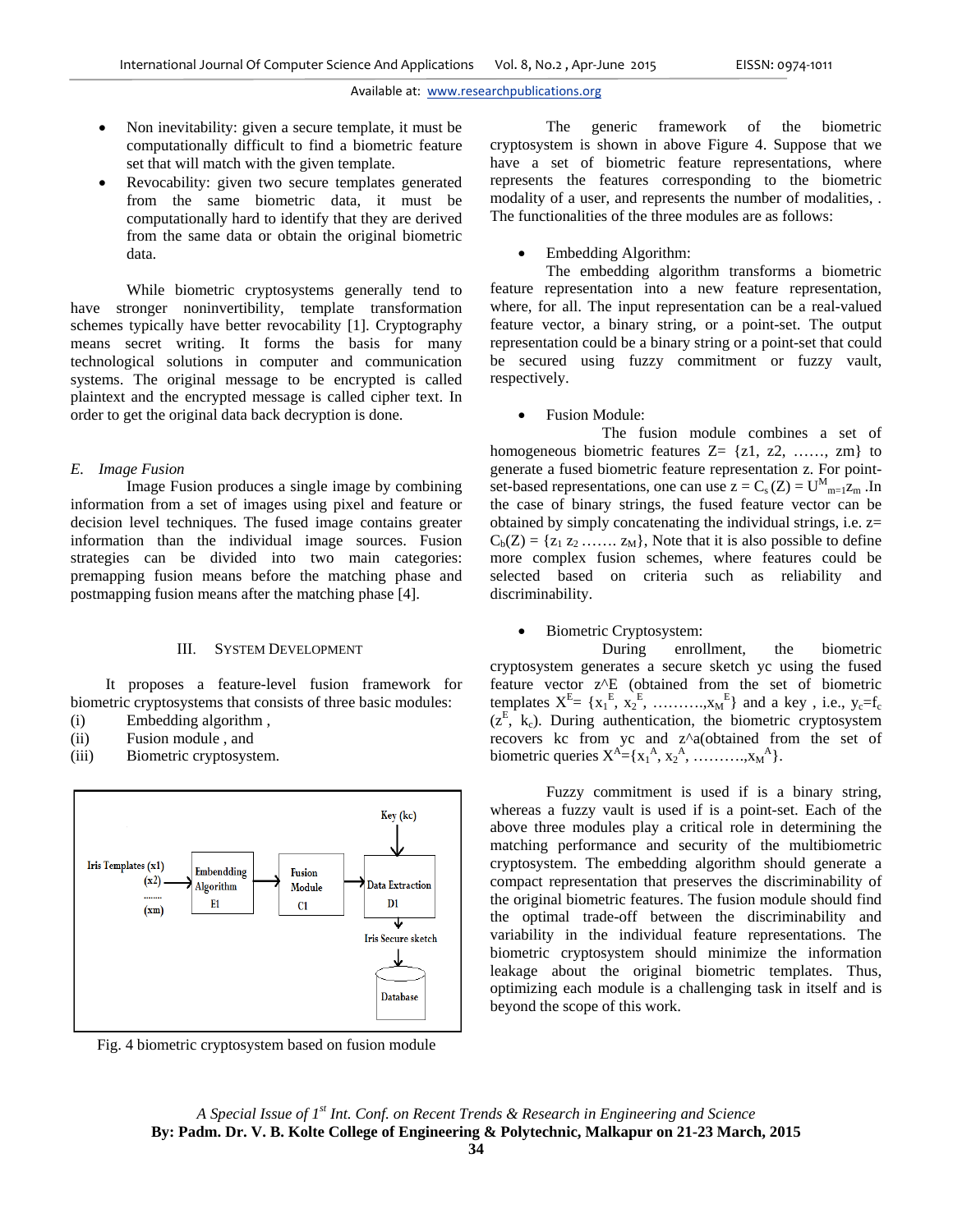#### IV. CRYPTOSYSTEM

The main advantage of utilizing cryptography is its availability for high and adjustable security levels; on the other hand biometrics brings in nonrepudiation and eradicates the necessity to memorize passwords or to carry tokens. Several approaches, known as biometric template protection schemes, have been proposed. These schemes can be mainly classified into two categories: feature transformation approach and key formation.



Fig 5 Categorization of template protection schemes

# *A. Feature transformation:*

Approach scheme basically consists of the application of a transformation function to the biometric template and subsequently, store the transformed template into a database. In the matching phase, the same function is first applied to the query templates and, then, the transformed query is directly matched with the transformed template in the transformed domain. Depending on the properties of the transformation function, the feature transformation schemes can be divided into invertible (salting) and non-invertible transformation [3].

# 1. Bio-hashing:

Bio-hashing is a template protection approach in which the biometric features are transformed using a function defined by a user-specific key or password. Since the transformation is invertible to a large extent, the key needs to be securely stored or remembered by the user and presented during authentication. This need for additional information in the form of key increases the entropy of the biometric template and hence makes it difficult for the adversary to guess the template. (Entropy of a biometric template can be understood as a measure of the number of different identities that are distinguishable by a biometric system.)

## 2. Non-invertible:

In this approach, the biometric template is secured by applying a noninvertible transformation function to it. Noninvertible transform refers to a one-way function, F, that is "easy to compute" (in polynomial time) but "hard to invert" (given  $F(x)$ , the probability of finding x in polynomial time is small). The parameters of the transformation function are defined by a key which must be available at the time of authentication to transform the query feature set. The main characteristic of this approach is that even if the key and/or the transformed template are known, it is computationally hard (in terms of brute force complexity) for an adversary to recover the original biometric template.

# *B. Key Formation:*

 It is either securing a cryptographic key using biometric templates or directly generating a cryptographic key from biometric templates. The main characteristic of these systems is that they need to generate public information related to the biometric template in order to perform the verification phase. This public information is called helper data and it should not reveal any important information about the biometric template [3].

Biometric cryptosystems classified into different ways:

1. Key release:

 The biometric template and the key are stored as different entities in such a way that the key is to be released only after a successful biometric verification. Therefore the biometric verification phase and the key release mechanism are completely decoupled.

2. Key binding:

 The biometric template is secured by binding it and a key within a cryptographic framework. Therefore they constitute a single entity depending on the biometric template, B, and the key K. In a key binding cryptosystem, the biometric template is secured by binding it and a key in a cryptographic framework, and both are stored in the database as a single entity as the helper data. E.g., fuzzy vault schemes, fuzzy commitment schemes.

## 3. Key generation:

A key is derived directly from the biometric template and it is stored in the database instead of the biometric template itself. E.g. fuzzy extractor.

## V. FUSION TECHNIQUE

Image Fusion produces a single image by combining information from a set of source images, using pixel, and feature or decision level techniques. The fused image contains greater information content for the scene than any one of the individual image sources alone. The reliability and overall detail of the image is increased, because of the addition of